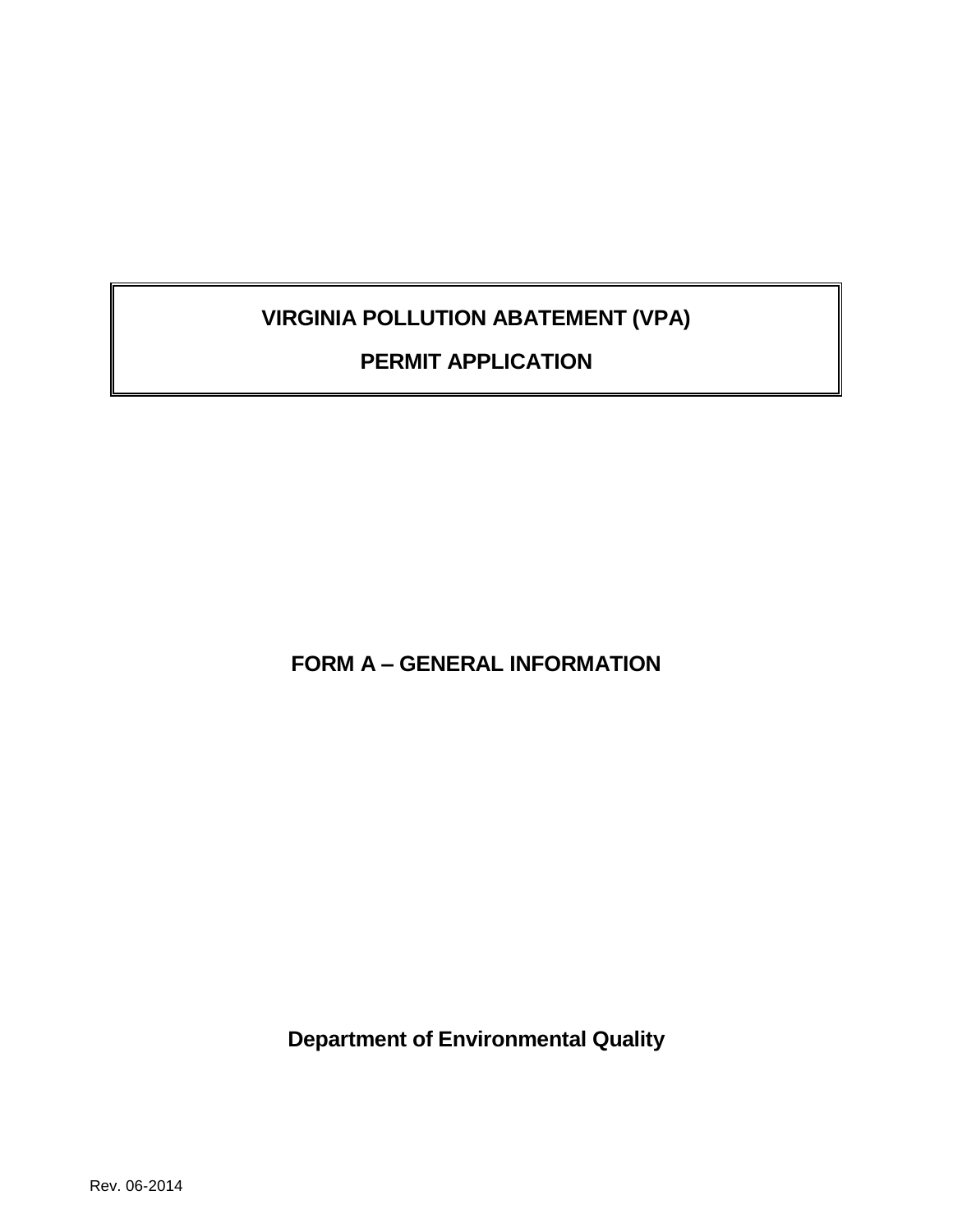# **Department of Environmental Quality VIRGINIA POLLUTION ABATEMENT PERMIT APPLICATION**

## **FORM A – GENERAL INFORMATION**

#### **INSTRUCTIONS**

*All applications submitted for a Virginia Pollution Abatement (VPA) Permit shall include this form.*

#### 1. **FACILITY OR APPLICANT INFORMATION**:

- a. If applying for a permit which will authorize management of pollutants at a facility, including but not limited to a wastewater treatment plant, sludge treatment facility, routine storage facility (not located at the treatment plant), or an Animal Feeding Operation (AFO), provide the following information:
	- Facility Name: The legal name of the facility managing the pollutants,
	- City/County: The city or county in which the facility is located,
	- Physical Location/Address: The physical location or address of the facility, and
	- Mailing Address: The mailing address of the facility. If the same as physical address write SAME.
- b. If applying for a permit to authorize land application activities only, where no facility is included, provide the following information:
	- Applicant Name: The name of the applicant,
	- City/County: The city or county in which the land application is proposed,
	- Physical Location/Address: The physical address of the office which will manage the activities, and
	- Mailing Address: The mailing address of the office which will manage the activities. If the same as physical address write SAME.
- 2. **OWNER INFORMATION**: Provide the legal name, mailing address, telephone number and e-mail address of the owner or the company making application for the VPA Permit.
- 3. **OWNER CONTACT INFORMATION**: Provide the name, title, mailing address, telephone number and e-mail address of the individual whom DEQ staff should contact regarding this application. If the owner contact is the same as the owner, write SAME.
- 4. **EXISTING PERMITS**: List all environmentally-related permits issued to the facility by listing the issuing agency and permit number. Include an existing VPA permit if your facility has one.
- 5. **NATURE OF BUSINESS**: Provide a general statement of the type of business conducted at the facility. Industrial facilities are requested to provide applicable Standard Industrial Classification (SIC) Codes. SIC Codes may be obtained from Standard Industrial Classification Manual published by the U.S. Department of Labor, Occupational Safety and Health Administration. The manual can be found in public libraries and on the internet.
- 6. **TYPE OF POLLUTANT MANAGEMENT ACTIVITY**: Indicate pollutants or type of waste(s) handled and whether the facilities are either existing or proposed, or both. Note that the pollutant or type of waste determines which other VPA application forms must be completed. Applicants may also contact the DEQ for assistance.
- 7. **GENERAL LOCATION MAP**: The purpose of the map is to allow the DEQ staff to readily find the establishment. This map is to show the general location of the establishment. Applicants should use county or United States Geological Survey quadrangle maps. DEQ Regional Offices can provide information for obtaining such maps.
- 8. **CONSENT TO RECEIVE AND CERTIFY RECEIPT OF ELECTRONIC MAIL**: The Department of Environmental Quality (DEQ) may deliver permits, certifications and plan approvals to recipients, including applicants or permittees, by electronically certified mail where the recipients notify DEQ of their consent to receive mail electronically (§ 10.1-1183). Check only one of the options.
- 9. **SIGNATURE AND CERTIFICATION STATEMENT:** The application must be signed in accordance with the VPA Permit Regulation (9VAC25-32):
	- a. **FOR A CORPORATION**: by a responsible corporate official. For purposes of this section, a responsible corporate official means (l) a president, secretary, treasurer, or vice-president of the corporation in charge of a principal business function, or any other person who performs similar policy or decision making functions for the corporation, or (2) the manager of one or more manufacturing, production, or operating facilities employing more than 250 persons or having gross annual sales or expenditures exceeding \$25,000,000 (in second-quarter l980 dollars), if authority to sign documents has been assigned or delegated to the manager in accordance with corporate procedures.
	- b. **FOR A MUNICIPALITY, STATE, FEDERAL OR OTHER PUBLIC AGENCY**, by either a principal executive officer or ranking elected official. (A principal executive officer of a Federal, Municipal, or State agency includes the chief executive officer of the agency or head executive officer having responsibility for the overall operation of a principal geographic unit of the agency).
	- c. **FOR A PARTNERSHIP OR SOLE PROPRIETORSHIP**, by a general partner or the proprietor, respectively.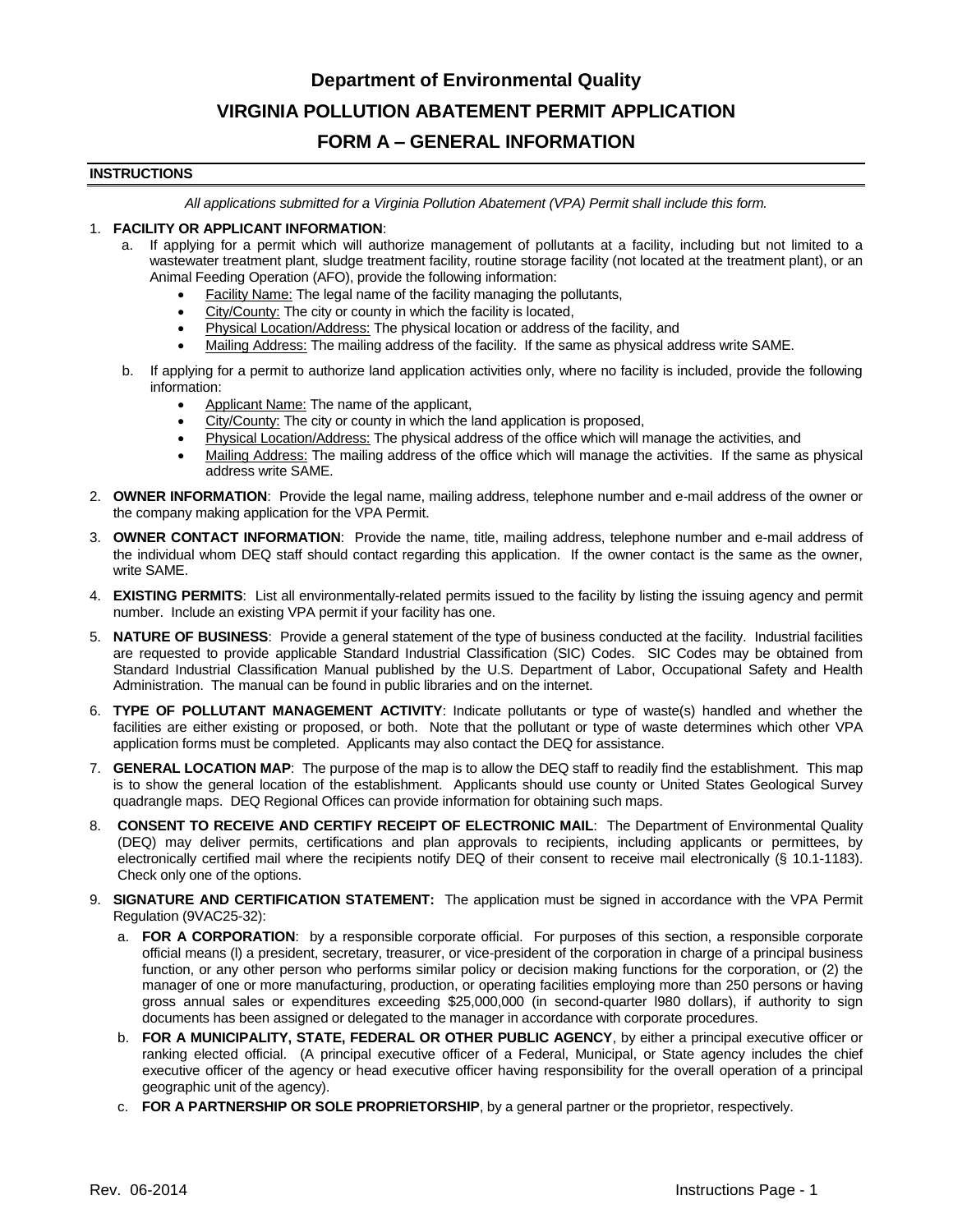#### **VIRGINIA POLLUTION ABATEMENT PERMIT APPLICATION FORM A** *ALL APPLICANTS*

### **1. FACILITY OR APPLICANT INFORMATION**

| Facility Name or<br><b>Applicant Name:</b> |  |
|--------------------------------------------|--|
| County/City:                               |  |
| Physical Location/<br>Address:             |  |
| <b>Mailing Address:</b>                    |  |

#### **2. OWNER INFORMATION**

| Owner Legal Name:       |  |
|-------------------------|--|
|                         |  |
| <b>Mailing Address:</b> |  |
|                         |  |
| Telephone Number:       |  |
|                         |  |
| Email address:          |  |

#### **3. OWNER CONTACT INFORMATION**

| <b>Owner Contact</b><br>Name: |  |
|-------------------------------|--|
|                               |  |
| Title:                        |  |
|                               |  |
| Mailing Address:              |  |
|                               |  |
| Telephone Number:             |  |
|                               |  |
| Email address:                |  |

#### **4. EXISTING PERMITS:** (e.g., VPA, VPDES; VWP, RCRA; UIC; other)

| Agency | Permit Type | Permit Number |  |
|--------|-------------|---------------|--|
|        |             |               |  |
|        |             |               |  |
|        |             |               |  |
|        |             |               |  |

## **5. NATURE OF BUSINESS:**

| SI<br>∶∩∩ല<br>$\sim$ |  |  |
|----------------------|--|--|
|                      |  |  |